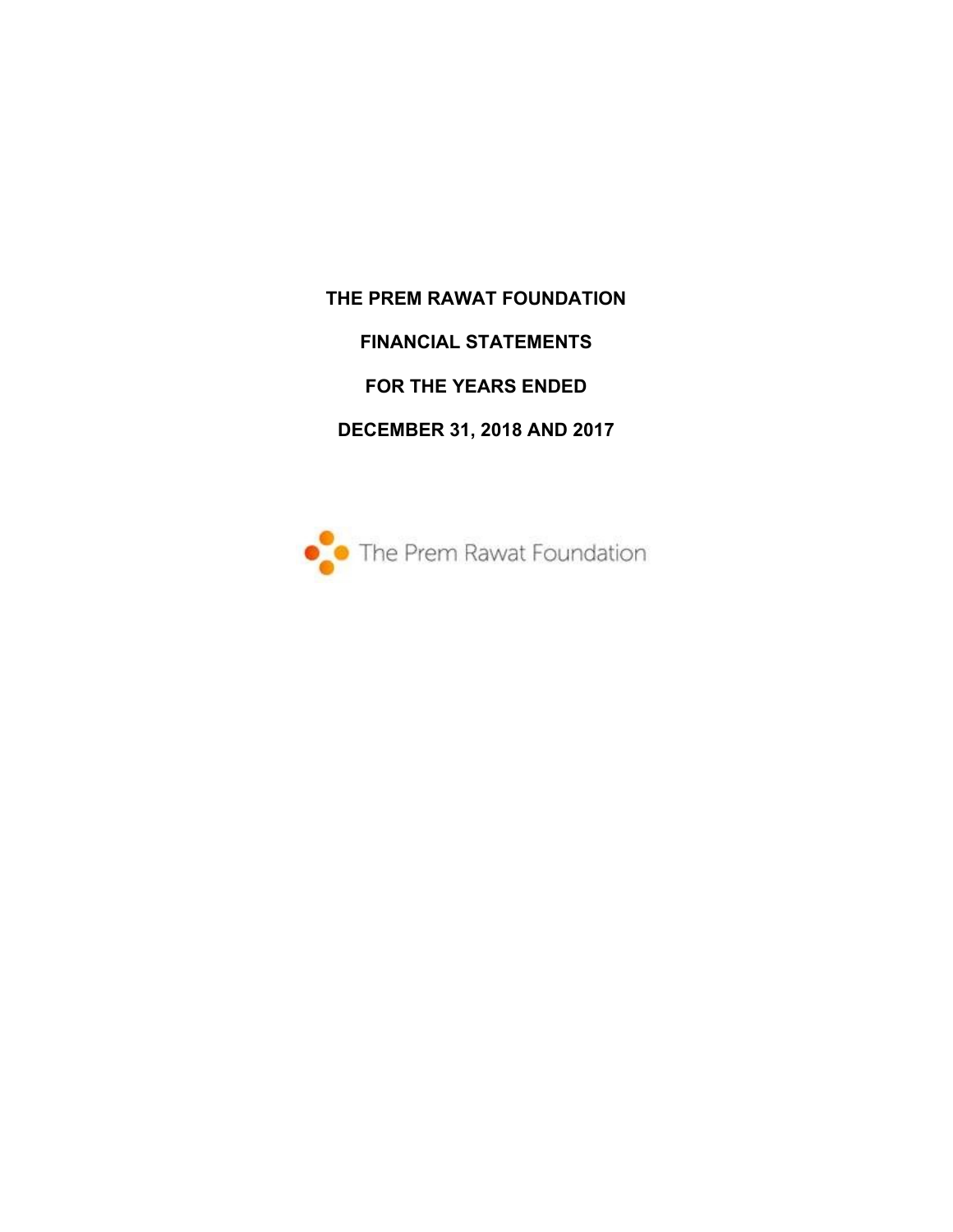# **THE PREM RAWAT FOUNDATION**

# TABLE OF CONTENTS

| <b>Financial Statements</b>             |         |
|-----------------------------------------|---------|
| <b>Statements of Financial Position</b> |         |
|                                         |         |
|                                         | $4 - 5$ |
|                                         | 6       |
|                                         |         |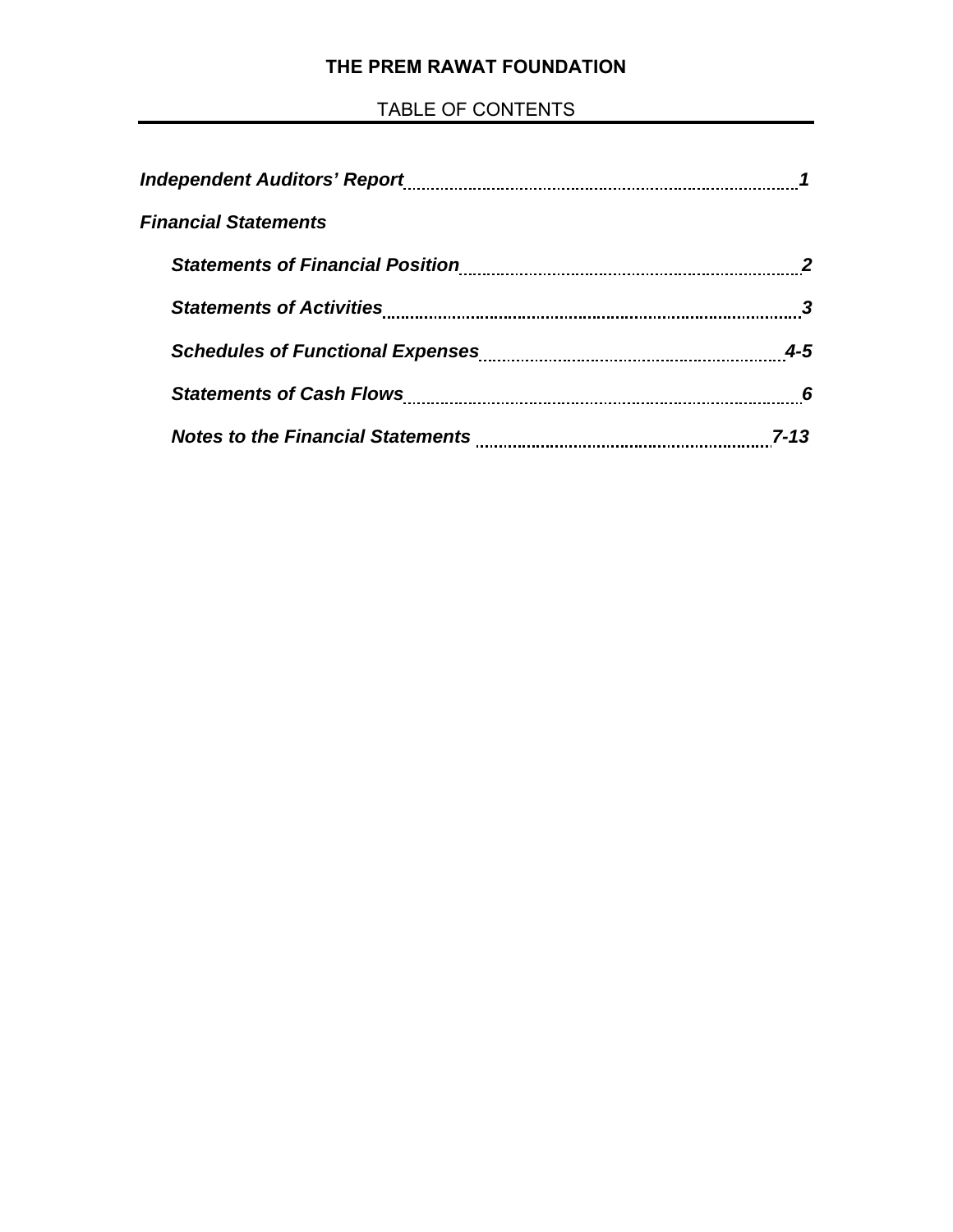

## **INDEPENDENT AUDITORS' REPORT**

To the Board of Directors of The Prem Rawat Foundation

We have audited the accompanying financial statements of The Prem Rawat Foundation (a nonprofit organization), which comprise the statements of financial position as of December 31, 2018 and 2017, and the related statements of activities, functional expenses, and cash flows for the years then ended, and the related notes to the financial statements.

# **Management's Responsibility for the Financial Statements**

Management is responsible for the preparation and fair presentation of these financial statements in accordance with accounting principles generally accepted in the United States of America; this includes the design, implementation, and maintenance of internal control relevant to the preparation and fair presentation of financial statements that are free from material misstatement, whether due to fraud or error.

### **Auditors' Responsibility**

Our responsibility is to express an opinion on these financial statements based on our audit. We conducted our audit in accordance with auditing standards generally accepted in the United States of America. Those standards require that we plan and perform the audit to obtain reasonable assurance about whether the financial statements are free from material misstatement.

An audit involves performing procedures to obtain audit evidence about the amounts and disclosures in the financial statements. The procedures selected depend on the auditor's judgment, including the assessment of the risks of material misstatement of the financial statements, whether due to fraud or error. In making those risk assessments, the auditor considers internal control relevant to the entity's preparation and fair presentation of the financial statements in order to design audit procedures that are appropriate in the circumstances, but not for the purpose of expressing an opinion on the effectiveness of the entity's internal control. Accordingly, we express no such opinion. An audit also includes evaluating the appropriateness of accounting policies used and the reasonableness of significant accounting estimates made by management, as well as evaluating the overall presentation of the financial statements.

We believe that the audit evidence we have obtained is sufficient and appropriate to provide a basis for our audit opinion.

### **Opinion**

In our opinion, the financial statements referred to above present fairly, in all material respects, the financial position of The Prem Rawat Foundation as of December 31, 2018 and 2017, and the changes in its net assets and its cash flows for the years then ended in accordance with accounting principles generally accepted in the United States of America.

Questo & Schelz, LLP

Long Beach, California July 29, 2019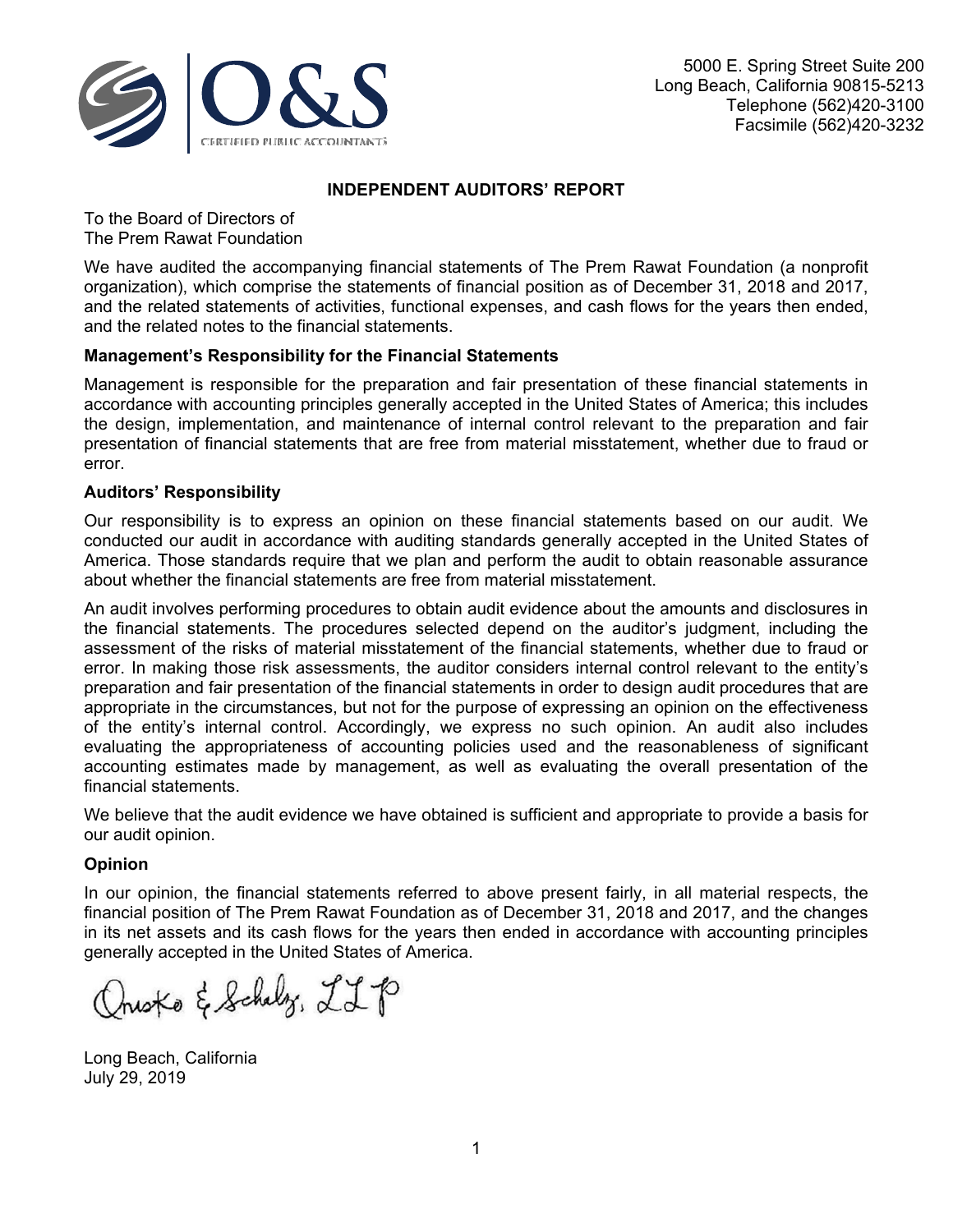# **THE PREM RAWAT FOUNDATION STATEMENTS OF FINANCIAL POSITION DECEMBER 31, 2018 and 2017**

|                                                                                                          | 2018                               | 2017                      |
|----------------------------------------------------------------------------------------------------------|------------------------------------|---------------------------|
| ASSETS                                                                                                   |                                    |                           |
| <b>Current Assets</b><br>Cash and cash equivalents<br>Short-term investments<br>Contributions receivable | \$<br>582,661<br>818,303<br>51,977 | \$2,423,093<br>53,268     |
| <b>Total Current Assets</b>                                                                              | 1,452,941                          | 2,476,361                 |
| <b>Non-Current Assets</b><br>Property and equipment, net<br>Long-term investments<br>Other assets        | 35,236<br>1,133,555                | 45,874<br>31,946<br>2,583 |
| <b>Total Non-Current Assets</b>                                                                          | 1,168,791                          | 80,403                    |
| <b>TOTAL ASSETS</b><br><b>LIABILITIES AND NET ASSETS</b>                                                 | \$2,621,732                        | \$2,556,764               |
| <b>Current Liabilities</b><br>Accounts payable and accrued expenses<br>Grants payable                    | \$<br>35,811                       | 12,490<br>\$<br>31,200    |
| <b>Total Current Liabilities</b>                                                                         | 35,811                             | 43,690                    |
| <b>Total Liabilities</b>                                                                                 | 35,811                             | 43,690                    |
| <b>Net Assets</b><br>Without donor restrictions                                                          | 2,585,921                          | 2,513,074                 |
| <b>Total Net Assets</b>                                                                                  | 2,585,921                          | 2,513,074                 |
| TOTAL LIABILITIES AND NET ASSETS                                                                         | 2,621,732<br>\$                    | \$2,556,764               |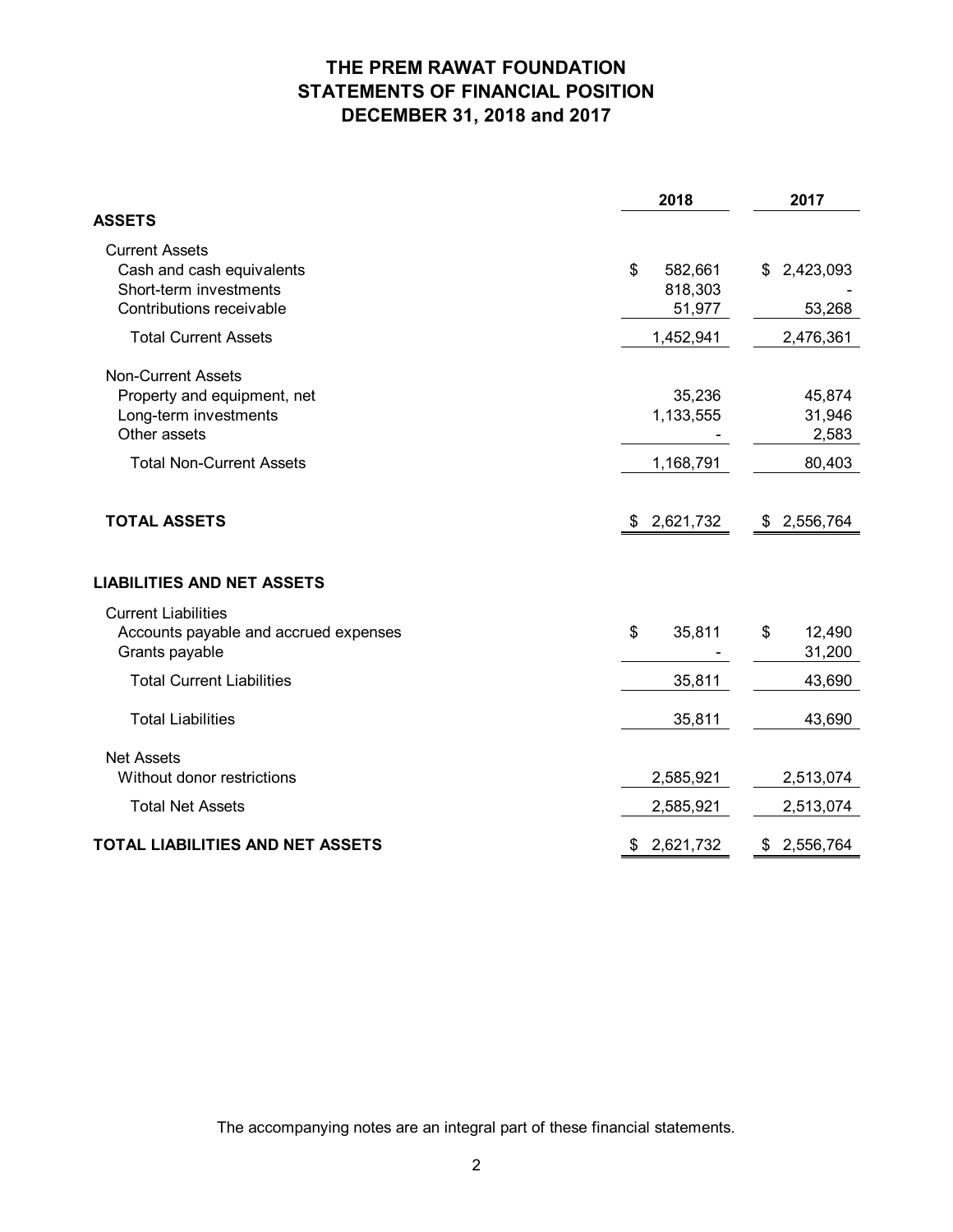# **THE PREM RAWAT FOUNDATION STATEMENTS OF ACTIVITIES FOR THE YEARS ENDED DECEMBER 31, 2018 and 2017**

|                                          | 2018            | 2017            |
|------------------------------------------|-----------------|-----------------|
| REVENUES, GAINS, AND OTHER SUPPORT       |                 |                 |
| Contributions                            | \$<br>1,706,458 | 1,886,817<br>\$ |
| Investment income                        | 24,729          | 9,237           |
| TOTAL REVENUES, GAINS, AND OTHER SUPPORT | 1,731,187       | 1,896,054       |
| <b>EXPENSES</b>                          |                 |                 |
| Program services                         |                 |                 |
| Peace Initiative                         | 683,133         | 507,920         |
| Peace Education                          | 417,525         | 403,894         |
| Food for People                          | 170,000         | 140,900         |
| Humanitarian Aid                         | 43,085          | 167,245         |
| Total program services                   | 1,313,743       | 1,219,959       |
| Supporting services                      |                 |                 |
| Management and general                   | 160,338         | 134,169         |
| Fundraising                              | 184,259         | 160,618         |
| Total supporting services                | 344,597         | 294,787         |
| <b>TOTAL EXPENSES</b>                    | 1,658,340       | 1,514,746       |
| <b>CHANGE IN NET ASSETS</b>              | 72,847          | 381,308         |
| <b>NET ASSETS, BEGINNING OF YEAR</b>     | 2,513,074       | 2,131,766       |
| <b>NET ASSETS, END OF YEAR</b>           | 2,585,921<br>\$ | 2,513,074<br>\$ |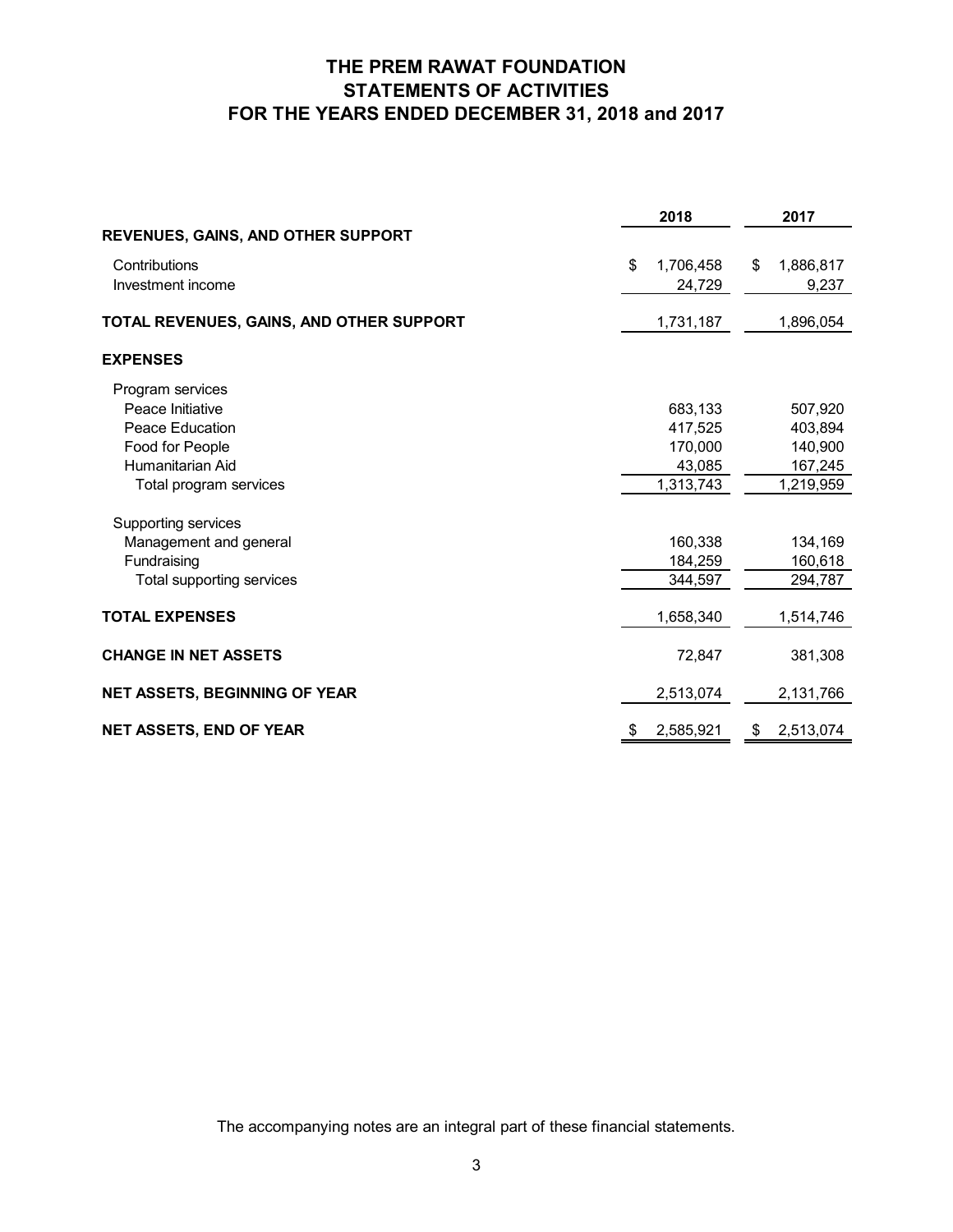# **THE PREM RAWAT FOUNDATION SCHEDULE OF FUNCTIONAL EXPENSES FOR THE YEAR ENDED DECEMBER 31, 2018**

|                                 |                   | <b>Program Services</b> |                 |    |              | <b>Supporting Services</b> |                    |    |              |
|---------------------------------|-------------------|-------------------------|-----------------|----|--------------|----------------------------|--------------------|----|--------------|
|                                 | Peace             | Peace                   | <b>Food for</b> |    | Humanitarian | <b>Management</b>          |                    |    |              |
|                                 | <b>Initiative</b> | <b>Education</b>        | People          |    | Aid          | and General                | <b>Fundraising</b> |    | <b>Total</b> |
| Grants for humanitarian aid     | S                 | \$                      | 170,000<br>\$.  | \$ | 43,085       | \$                         | \$                 | \$ | 213,085      |
| Grants for material development | 256,000           | 93,700                  |                 |    |              |                            |                    |    | 349,700      |
| Production material development | 120,012           | 101,862                 |                 |    |              |                            |                    |    | 221,874      |
| Development and creative        | 11,189            | 12,579                  |                 |    |              |                            |                    |    | 23,768       |
| Marketing                       | 65,834            |                         |                 |    |              |                            |                    |    | 65,834       |
| Venue                           |                   | 700                     |                 |    |              |                            |                    |    | 700          |
| Outside services                |                   | 23,271                  |                 |    |              | 57,500                     | 37,465             |    | 118,236      |
| Salaries and wages              | 159,171           | 140,143                 |                 |    |              | 23,622                     | 70,355             |    | 393,291      |
| Professional fees               |                   |                         |                 |    |              | 44,951                     |                    |    | 44,951       |
| Distribution and fulfillment    |                   |                         |                 |    |              | 4,764                      |                    |    | 4,764        |
| Credit card fees                |                   |                         |                 |    |              | 265                        | 55,522             |    | 55,787       |
| Insurance                       |                   |                         |                 |    |              | 7,627                      |                    |    | 7,627        |
| Office supplies                 |                   |                         |                 |    |              | 6,894                      | 3,604              |    | 10,498       |
| Fees and licenses               |                   |                         |                 |    |              | 4,447                      |                    |    | 4,447        |
| Computer supplies and equipment | 37,130            |                         |                 |    |              | 199                        |                    |    | 37,329       |
| Materials printed               | 16,126            |                         |                 |    |              | 141                        | 8,312              |    | 24,579       |
| Postage and delivery            |                   | 33,887                  |                 |    |              | 2,474                      | 4,371              |    | 40,732       |
| Rent and storage                |                   | 549                     |                 |    |              | 1,071                      |                    |    | 1,620        |
| Travel                          | 3,997             | 9,725                   |                 |    |              | 5,868                      | 626                |    | 20,216       |
| Telephone                       |                   |                         |                 |    |              | 515                        | 1,213              |    | 1,728        |
| Depreciation                    | 13,674            |                         |                 |    |              |                            |                    |    | 13,674       |
| <b>Bequest expenses</b>         |                   |                         |                 |    |              | $\overline{\phantom{a}}$   | 2,791              |    | 2,791        |
| Meals and entertainment         |                   | 1,109                   |                 |    |              |                            |                    |    | 1,109        |
| Total expenses                  | \$683,133         | \$417,525               | \$170,000       | \$ | 43,085       | 160,338<br>\$              | \$184,259          |    | \$1,658,340  |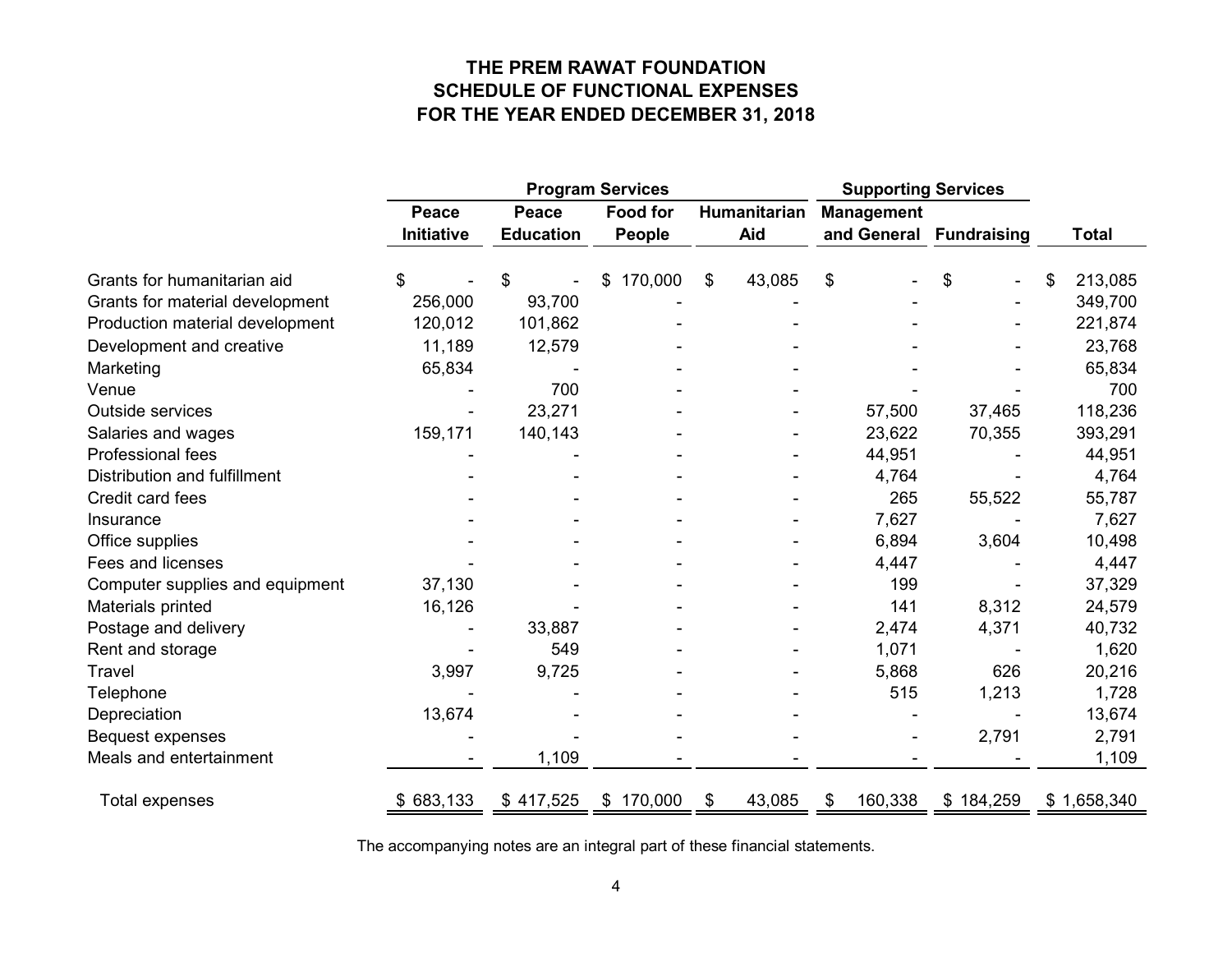# **THE PREM RAWAT FOUNDATION SCHEDULE OF FUNCTIONAL EXPENSES FOR THE YEAR ENDED DECEMBER 31, 2017**

|                                     | <b>Program Services</b> |                  |                 |              | <b>Supporting Services</b> |                         |           |    |              |
|-------------------------------------|-------------------------|------------------|-----------------|--------------|----------------------------|-------------------------|-----------|----|--------------|
|                                     | <b>Peace</b>            | Peace            | <b>Food for</b> | Humanitarian |                            | <b>Management</b>       |           |    |              |
|                                     | <b>Initiative</b>       | <b>Education</b> | <b>People</b>   | Aid          |                            | and General Fundraising |           |    | <b>Total</b> |
| Grants for humanitarian aid         |                         | \$               | 140,000<br>\$   | \$           | 167,245                    | \$                      | \$        | \$ | 307,245      |
| Grants for material development     | 24,000                  | 20,000           |                 |              |                            |                         |           |    | 44,000       |
| Production and material development | 101,867                 | 81,476           |                 |              |                            |                         |           |    | 183,343      |
| Development and creative            | 6,870                   | 20,811           |                 |              |                            |                         |           |    | 27,681       |
| Marketing                           | 101,420                 |                  |                 |              |                            |                         |           |    | 101,420      |
| Venue                               |                         | 12,875           |                 |              |                            |                         |           |    | 12,875       |
| Outside services                    |                         | 6,419            |                 |              |                            | 33,895                  |           |    | 40,314       |
| Salaries and wages                  | 143,518                 | 210,424          |                 |              |                            | 10,941                  | 69,406    |    | 434,289      |
| Professional fees                   |                         |                  |                 |              |                            | 43,770                  |           |    | 43,770       |
| Distribution and fulfillment        | 1,561                   |                  |                 |              |                            |                         |           |    | 1,561        |
| Credit card fees                    |                         |                  |                 |              |                            | 225                     | 57,475    |    | 57,700       |
| Insurance                           |                         |                  |                 |              |                            | 10,549                  |           |    | 10,549       |
| Special event                       | 38,841                  |                  |                 |              |                            |                         |           |    | 38,841       |
| Office supplies                     |                         | 8,931            |                 |              |                            | 6,589                   | 8,812     |    | 24,332       |
| Fees and licenses                   |                         |                  |                 |              |                            | 5,683                   |           |    | 5,683        |
| Computer supplies and equipment     | 23,592                  |                  |                 |              |                            | 1,828                   | 10,428    |    | 35,848       |
| Materials printed                   | 26,587                  |                  |                 |              |                            |                         | 9,787     |    | 36,374       |
| Postage and delivery                |                         | 24,409           |                 |              |                            | 12,977                  | 4,710     |    | 42,096       |
| Rent and storage                    |                         | 9                |                 |              |                            | 826                     |           |    | 835          |
| Travel                              | 26,181                  | 17,502           | 900             |              |                            | 5,721                   |           |    | 50,304       |
| Telephone                           |                         |                  |                 |              |                            | 827                     |           |    | 827          |
| Depreciation                        | 13,483                  |                  |                 |              |                            |                         |           |    | 13,483       |
| Meals and entertainment             |                         | 1,038            |                 |              |                            | 338                     |           |    | 1,376        |
| Total expenses                      | \$507,920               | \$403,894        | \$140,900       | \$           | 167,245                    | 134,169<br>\$           | \$160,618 |    | \$1,514,746  |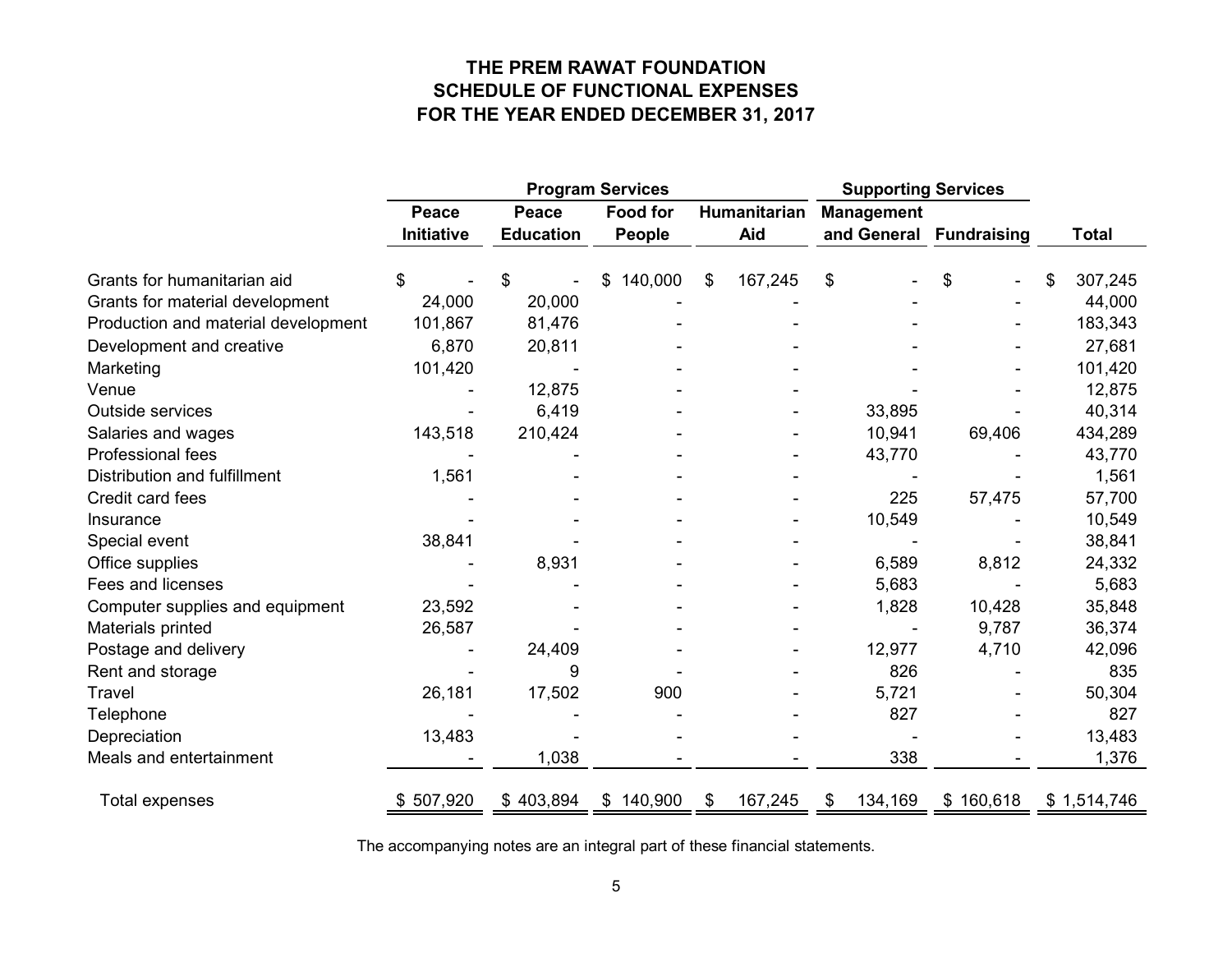# **THE PREM RAWAT FOUNDATION STATEMENTS OF CASH FLOWS FOR THE YEAR ENDED DECEMBER 31, 2018 and 2017**

|                                                     | 2018          |                | 2017        |
|-----------------------------------------------------|---------------|----------------|-------------|
| <b>CASH FLOWS FROM OPERATING ACTIVITIES</b>         |               |                |             |
| Change in net assets                                | \$<br>72,847  | $\mathfrak{S}$ | 381,308     |
| Adjustments to reconcile changes in net assets      |               |                |             |
| to net cash provided by operating activities:       |               |                |             |
| Depreciation                                        | 13,674        |                | 13,483      |
| Net realized and unrealized gain                    | (1,942)       |                | (3, 516)    |
| Changes in operating assets and liabilities         |               |                |             |
| Decrease/(increase) in:                             |               |                |             |
| Contributions receivable                            | 1,291         |                | (10, 734)   |
| Other assets                                        | 2,583         |                | (2,583)     |
| Increase/(decrease) in:                             |               |                |             |
| Accounts payable and accrued expenses               | 23,321        |                | (5,716)     |
| Grants payable                                      | (31, 200)     |                |             |
| <b>NET CASH PROVIDED BY OPERATING ACTIVITIES</b>    | 80,574        |                | 372,242     |
| <b>CASH FLOWS FROM INVESTING ACTIVITIES</b>         |               |                |             |
| Purchases of investments                            | (2,059,595)   |                |             |
| Purchases of property and equipment                 | (3,036)       |                | (5,507)     |
| Sales of investments                                | 141,625       |                | 805,498     |
| NET CASH PROVIDED(USED) BY INVESTING ACTIVITIES     | (1,921,006)   |                | 799,991     |
|                                                     |               |                |             |
| NET INCREASE(DECREASE) IN CASH AND CASH EQUIVALENTS | (1,840,432)   |                | 1,172,233   |
| CASH AND CASH EQUIVALENTS, BEGINNING OF YEAR        | 2,423,093     |                | 1,250,860   |
| CASH AND CASH EQUIVALENTS, END OF YEAR              | \$<br>582,661 |                | \$2,423,093 |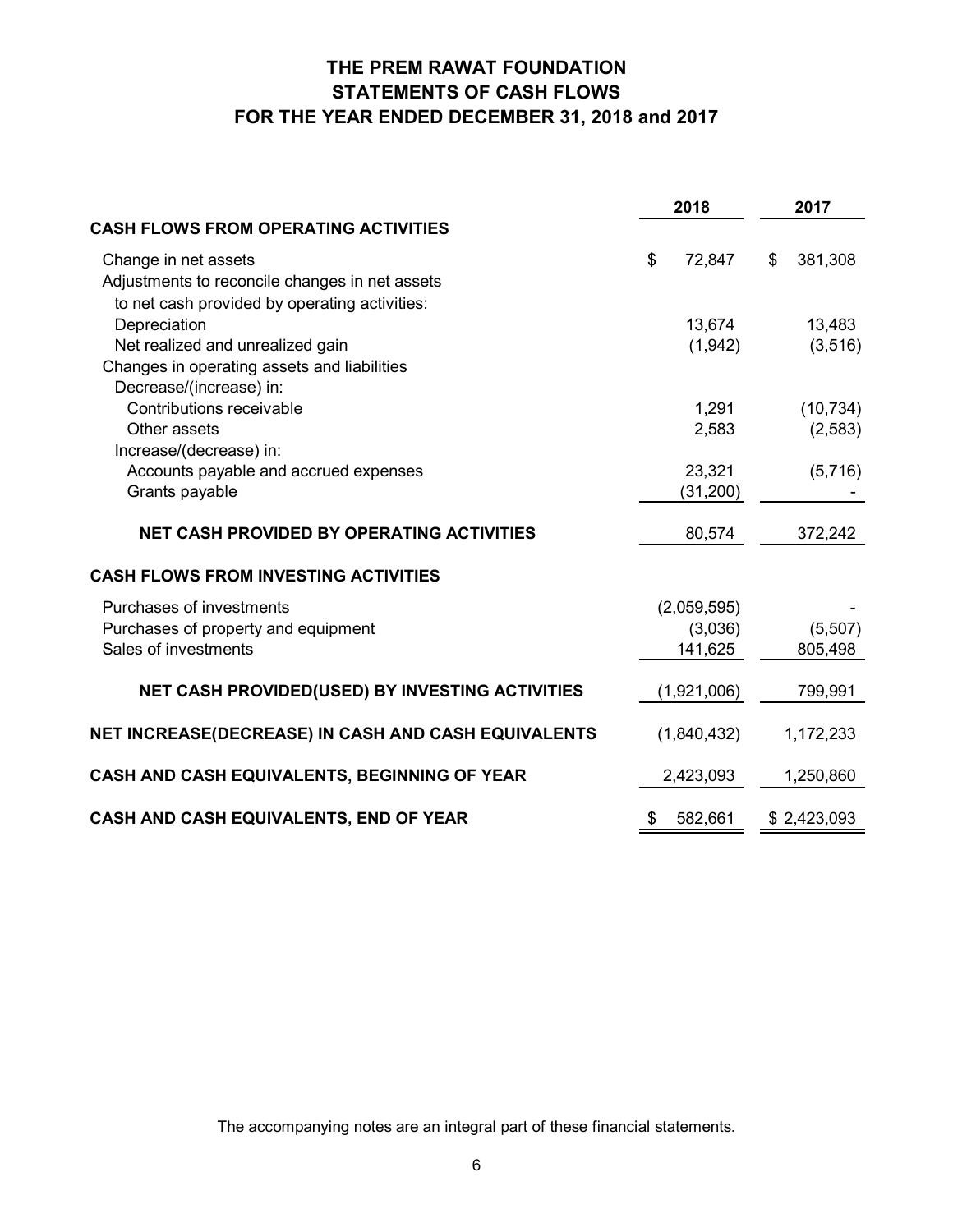### **NOTE 1 – ORGANIZATION AND NATURE OF ACTIVITIES**

The Prem Rawat Foundation (the "Foundation" or "TPRF"), a California not-for-profit public benefit corporation, was created in November 2001. The mission of The Prem Rawat Foundation is to address the fundamental human needs of food, water, and peace. Through a variety of programs and initiatives, TPRF is dedicated to helping build a world at peace, one person at a time, so that people can live with dignity, peace, and prosperity.

The Foundation has planned, designed, and implemented several critically needed programs such as its model Food for People program (FFP). FFP is based on Prem Rawat's desire to help people break out of the cycle of poverty. There are now three FFP facilities: one in India, one in Nepal, and one in Ghana. In 2018, FFP facilities served over 475,000 hot nutritious meals to children, the sick, and the elderly.

The Peace Education Program is an educational program designed and operated by the Foundation to help people discover their own inner resources and the possibility of personal peace. This multimedia program consists of 10 sessions, each focusing on a particular theme. These customized, interactive workshops are non-religious and non-sectarian. The content of each theme is based on excerpts from Prem Rawat's international talks. The themes are: Peace, Appreciation, Inner Strength, Self-Awareness, Clarity, Understanding, Dignity, Choice, Hope, and Contentment. The program was first offered in late 2012 and has been presented in 84 countries. In 2018, over 1000 workshops were held that reached over 15,000 participants.

The Foundation also produces a number of media and online materials based on Prem Rawat's addresses in addition to course material for its Peace Education Program. The Foundation also sponsors and supports events where Prem Rawat is the keynote speaker at universities, non- governmental organizations, and various other meetings.

# **NOTE 2 – SUMMARY OF SIGNIFICANT ACCOUNTING POLICIES**

### **Basis of Accounting**

The financial statements of the Foundation have been prepared on the accrual basis of accounting in conformity with accounting principles generally accepted in the United States of America (GAAP) and follow the recommendations of the Accounting Standards Codification (ASC) 958-205, Financial Statements of Not-for-Profit Entities.

### **Recently Adopted Accounting Standards**

In 2018, the Foundation adopted Accounting Standards Update No. 2016-14, *Not-for-Profit Entities (Topic): Presentation of Financial Statements of Not-for-Profit Entities.* The main provisions include: presentation of two classes of net assets versus the previously required three; recognition of capital gains for construction as a net asset without donor restrictions when the associated long-lived asset is placed in service; and recognition of underwater endowment funds as a reduction to net assets with donor restrictions. The guidance also enhances disclosures for board-designated amounts, components of net assets without donor restrictions, liquidity, and expenses by both their natural and functional classification. With the adoption of the standard, the Foundation updated net asset presentation in the financial statements and included additional disclosures as required. No significant reclassification to prior-year amounts was necessary in order to adopt the new standard.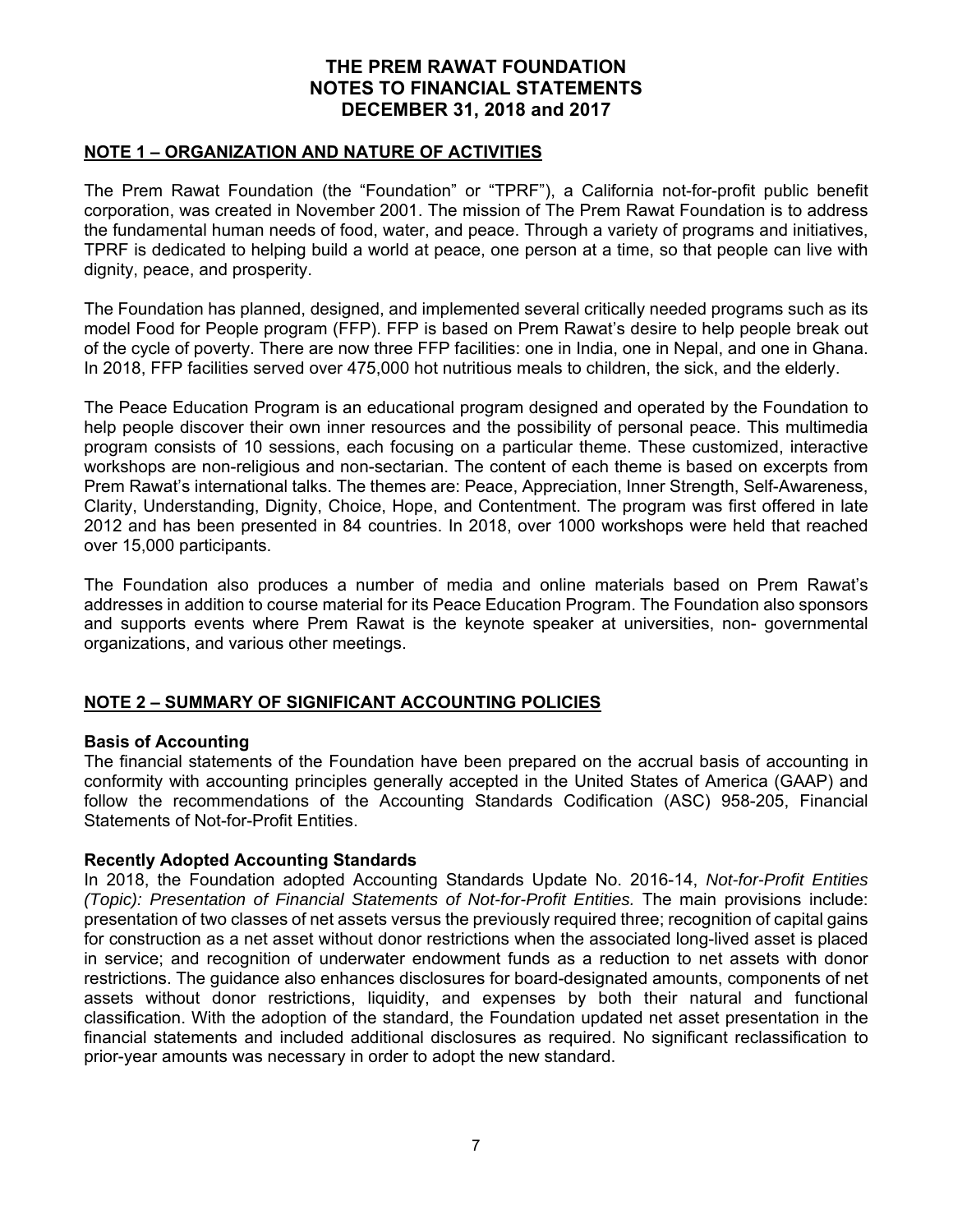### **NOTE 2 – SUMMARY OF SIGNIFICANT ACCOUNTING POLICIES (continued)**

## **Financial Statement Presentation**

The Foundation reports information regarding its financial position and activities according to two classes of net assets: with donor restrictions and without donor restrictions. Net assets and revenues are classified based on the existence or absence of donor-imposed restrictions.

*Without Donor Restrictions* – Net assets that are not subject to donor-imposed restrictions. Net assets without donor restrictions may be used for any purpose consistent with the Foundation's mission.

*With Donor Restrictions* – Net assets subject to donor-imposed restrictions that may be temporary in nature that may be or will be met by actions of the Foundation or the passage of time. Other donor stipulations may be perpetual in nature, where the donor stipulates that the corpus be maintained intact in perpetuity. As the restrictions are satisfied, net assets with donor restrictions are reclassified to net assets without donor restrictions and reported in the accompanying statements of activities as net assets released from restrictions. There were no such net assets as of December 31, 2018.

## **Cash and Cash Equivalents**

For purposes of reporting cash flows, cash and cash equivalents include cash held in checking and savings accounts, cash on hand, and other highly liquid resources, such as investments in certificates of deposit and money market funds, with an original maturity of three months or less when purchased.

### **Investments**

Investments are recorded at their fair value in the statement of financial position. Gains and losses are reflected in the statement of activities. Investments consist of corporate bonds, which have maturity dates over a year and are classified as long-term.

### **Contributions Receivable**

Unconditional pledges are recorded at their net realizable value and no discount has been recorded. Conditional promises to give are recognized only when the conditions are substantially met. Management believes the contributions receivable as of December 31, 2018 and 2017 are fully collectible; therefore, the Foundation has not recorded an allowance for doubtful accounts. All receivables at December 31, 2018 and 2017 are due within one year.

### **Revenue Recognition**

Contributions are recognized when the donor makes a promise to give to the Foundation that is, in substance, unconditional. Contributions that are restricted by the donor are reported as increases in net assets without donor restrictions if the restrictions expire in the fiscal year in which the contributions are recognized. All other donor restricted contributions are reported as increases in net assets with donor restrictions. When a restriction expires because the contributed resources are spent in accordance with the donor's instructions or because of passage of time, net assets with donor restrictions are reclassified to net assets without donor restrictions. In the absence of donor restrictions to the contrary, restrictions on contributions of property or equipment or on assets restricted to acquiring property or equipment expire when the property or equipment is placed in service.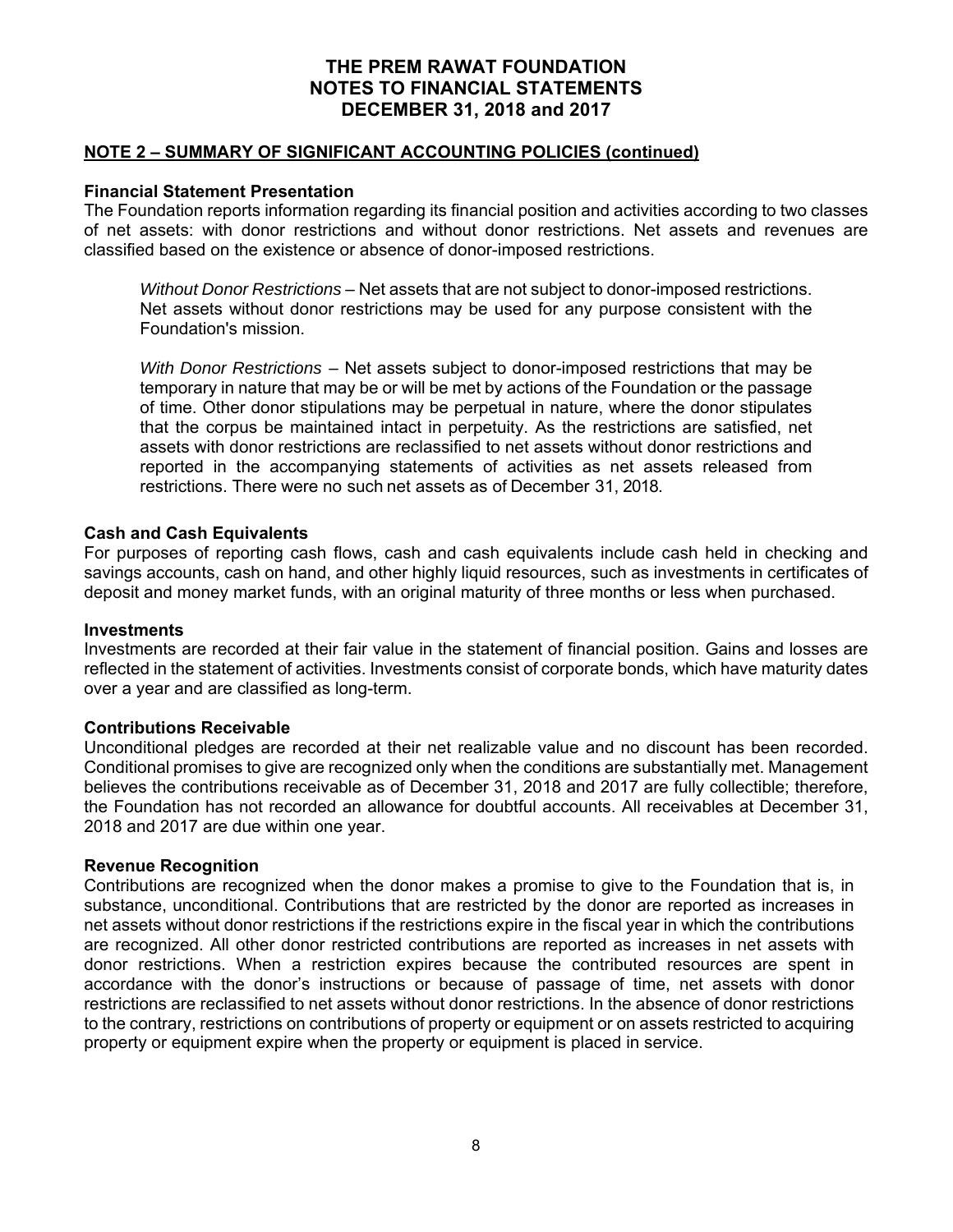### **NOTE 2 – SUMMARY OF SIGNIFICANT ACCOUNTING POLICIES (continued)**

## **Property and Equipment**

Property and equipment are stated at cost, if purchased, or at fair value at the date of the gift, if donated and significant. Donations of property and equipment are reported as support without donor restrictions unless the donor has restricted the donated asset to a specific purpose. Assets donated with explicit restrictions regarding their use and contributions of cash that must be used to acquire property and equipment are reported as support with donor restrictions.

Depreciation has been recorded using the straight-line method over the estimated useful lives of the assets as follows:

Computer equipment 3 years

The cost of property and equipment purchased in excess of \$1,000 is capitalized. Repairs, maintenance and minor acquisitions are expensed as incurred. Gains and losses are recognized in the statements of activities upon disposal of property and equipment.

## **Long-Lived Assets**

The Foundation reviews long-lived assets such as property and equipment to determine if there has been an impairment of value whenever events or changes occur that indicate the carrying value of the assets may have declined and may not be recoverable. No circumstances have occurred during the years causing the Foundation to believe there has been any impairment of the carrying value of its long lived assets. There can be no assurance, however, that market or other conditions will not change in the future resulting in impairment of long-lived assets.

### **Income Taxes**

The Foundation is exempt from income tax under Section 501(c)(3) of the Internal Revenue Code ("IRC") and Section 23701(d) of the California Tax Code. Contributions to the Foundation are deductible for tax purposes under Section 170(c)(2) of the IRC. The Foundation is not a private foundation.

The Foundation evaluates uncertain tax positions whereby the effect of the uncertainty would be recorded if the tax positions will, more likely than not, be sustained upon examination. As of December 31, 2018, management does not believe the Foundation has any uncertain tax positions requiring accrual or disclosure. The Foundation is subject to potential income tax audits on open tax years by any taxing jurisdiction in which it operates. The statute of limitations for federal and California state purposes is generally three and four years, respectively.

### **Contributed Assets, Materials, and Services**

The Foundation receives periodic donations of assets, materials, and services from local vendors, and from the community, which are recorded at estimated fair market value at the date of donation, if significant. Donated equipment, improvements, or long-lived assets are recorded at the estimated fair value at the date of donation. Donated securities are held until they can be sold. The Foundation did not receive any contributed assets, materials, or services during the years ended December 31, 2018 and 2017.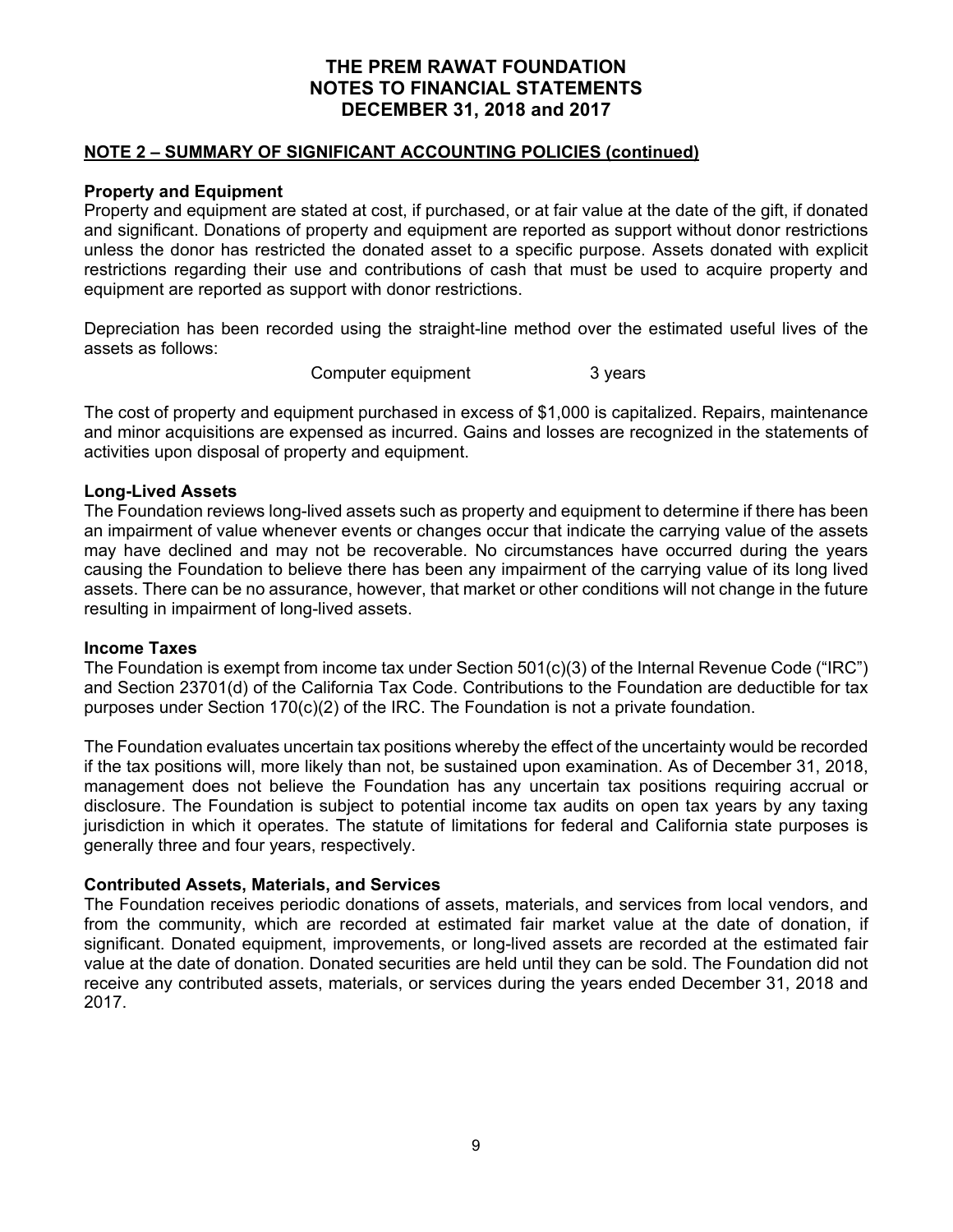### **NOTE 2 – SUMMARY OF SIGNIFICANT ACCOUNTING POLICIES (continued)**

### **Fair Value Measurements**

Generally accepted accounting standards related to fair value measurements (a) define fair value as the price that would be received to sell an asset or paid to transfer a liability in an orderly transaction between market participants at the measurement date, and (b) set out a fair value hierarchy. The fair value hierarchy gives the highest priority to quoted prices in active markets for identical assets or liabilities (Level 1) and the lowest priority to unobservable inputs (Level 3). Inputs are broadly defined as assumptions market participants would use in pricing an asset or liability. The three levels of the fair value hierarchy are described as follows:

Level 1 – Observable inputs such as quoted prices in active markets for identical assets or liabilities.

Level 2 – Directly or indirectly observable input for quoted and other than quoted prices for identical or similar assets and liabilities in active or non-active markets.

Level 3 – Unobservable inputs not corroborated by market data, therefore requiring the entity to use the best information available in the circumstances, including the entity's own data.

Certain financial instruments are carried at cost, which approximates fair value because of the short-term nature of these instruments, and thus are not categorized.

These instruments include contributions receivable, accounts payable, accrued expenses, and grants payable.

### **Advertising Costs**

The Foundation uses advertising to promote its programs among the audiences it serves. The costs of advertising are expensed as incurred. Advertising costs for the years ended December 31, 2018 and 2017 were \$65,834 and \$101,420, respectively.

### **Functional Allocation of Expenses**

The costs of providing the various programs and other activities have been summarized on a functional basis in the statement of activities. Accordingly, certain costs have been allocated among the program and supporting services benefited. Certain categories of expenses are attributable to more than one program or supporting function and are allocated on a reasonable basis that is consistently applied. The expenses that are allocated are compensation and benefits, which are allocated on the basis of estimates of time and effort.

### **Use of Estimates**

The preparation of financial statements in conformity with generally accepted accounting principles requires management to make estimates and assumptions that affect the reported amounts of assets and liabilities and disclosure of contingent assets and liabilities at the date of the financial statements. Estimates also affect the reported amounts of revenues and expenses during the reporting period. Actual events and results could differ from those assumptions and estimates. The significant items in these statements that are affected by management estimates are useful lives of property and equipment and allocations of functional expenses.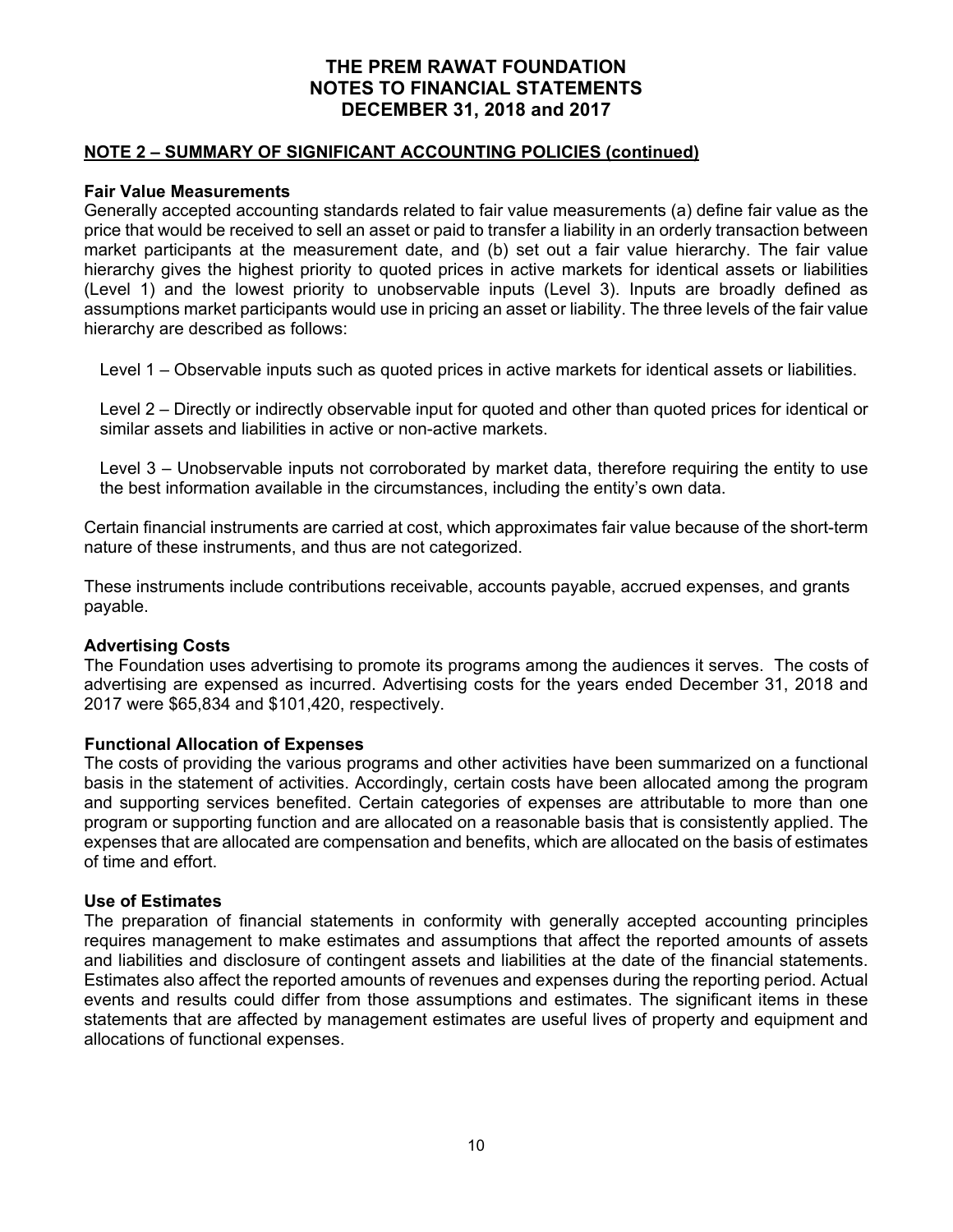## **NOTE 3 – INVESTMENTS**

Investments consisted of the following at December 31, 2018:

|                                |             |             | Unrealized |
|--------------------------------|-------------|-------------|------------|
|                                | Fair Value  | Cost        | Gain(Loss) |
| Fixed income - corporate bonds | \$1,951,858 | \$1,936,626 | 15,232     |
|                                | \$1,951,858 | \$1,936,626 | 15,232     |

Investments consisted of the following at December 31, 2017:

|                                |            |        | Unrealized |
|--------------------------------|------------|--------|------------|
|                                | Fair Value | Cost   | Gain(Loss) |
| Fixed income - corporate bonds | 31,946     | 35,175 | (3,229)    |
|                                | 31,946     | 35,175 | (3,229)    |

Investment securities, in general, are exposed to various risks, such as interest rate, credit, and overall market volatility. Investments are managed by professional investment managers who have responsibility for investing the funds in various investment classes. Due to the level of risk associated with certain securities, it is at least reasonably possible that changes in the near term could materially affect account balances and the amounts reported in the accompanying financial statements.

The following schedule summarizes the investment return for the years ended December 31, 2018 and 2017:

|                        |  | 2017     |       |
|------------------------|--|----------|-------|
| Interest and dividends |  | 24.640   | 5,871 |
| Realized gain          |  | 41       |       |
| Unrealized gain        |  | 1.901    | 3.516 |
| Management fees        |  | (1, 853) | (150) |
|                        |  | 24,729   | 9,237 |

# **NOTE 4 – PROPERTY AND EQUIPMENT**

Property and equipment at December 31, 2018 and 2017, are summarized as follows:

|                                  | 2018      | 2017      |
|----------------------------------|-----------|-----------|
| Computers equipment and software | 285,165   | 282,129   |
| Land                             | 30,000    | 30,000    |
|                                  | 315,165   | 312,129   |
| Less: accumulated depreciation   | (279,929) | (266,255) |
| Net property and equipment       | 35,236    | 45,874    |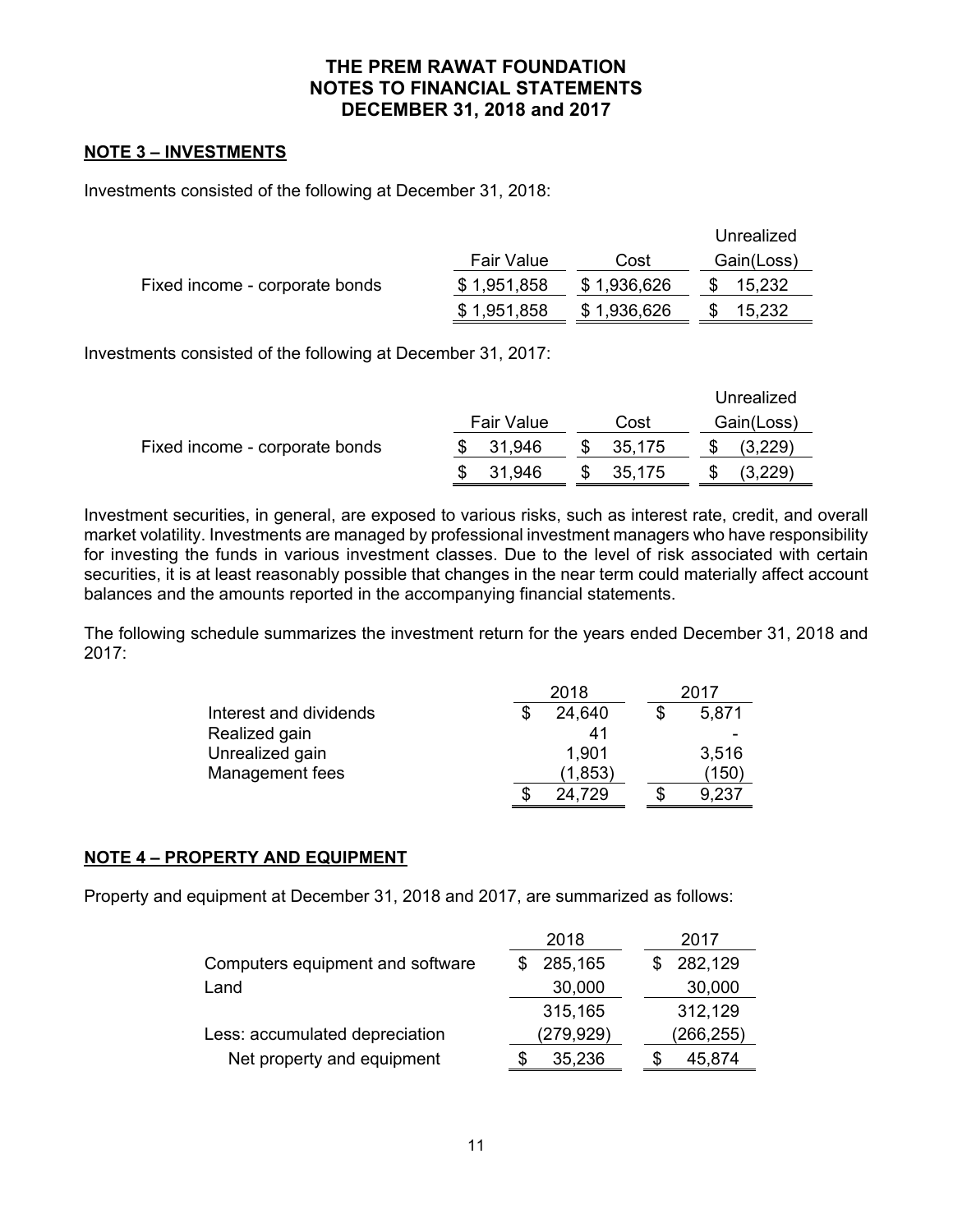## **NOTE 4 – PROPERTY AND EQUIPMENT (continued)**

Depreciation expense for the years ended December 31, 2018 and 2017 were \$13,674 and \$13,483, respectively.

# **NOTE 5 – CONCENTRATIONS**

## **Cash**

The Foundation maintains cash balances at several financial institutions located in Southern California. The balances on deposits are insured by the Federal Deposit Insurance Corporation (FDIC) up to \$250,000. The cash balances may, at times, exceed federally insured limits. The Company has not experienced any losses on these accounts to date. Management believes it is not exposed to any significant risk on its cash balances.

### **Source Materials**

The Foundation focuses primarily on promoting the teaching and messages of Prem Rawat. The operations of the Foundation could be adversely affected in the event of the incapacity of Prem Rawat.

# **NOTE 6 – FAIR VALUE MEASUREMENTS**

Fair values of assets measured at December 31, 2018 are as follows:

|                                         | Level 1 |         | Level 2 |             | Level 3 |         |
|-----------------------------------------|---------|---------|---------|-------------|---------|---------|
| <b>Measured on a Recurring Basis</b>    |         |         |         |             |         |         |
| Corporate bonds                         |         |         |         | \$1,951,858 |         |         |
|                                         |         |         |         | \$1,951,858 |         |         |
|                                         |         | Level 1 |         | Level 2     |         | Level 3 |
| <b>Measured on a Nonrecurring Basis</b> |         |         |         |             |         |         |
| Long-lived assets held for sale         |         |         |         | 30,000      |         |         |
|                                         |         |         | \$      | 30,000      |         |         |

Fair values of assets measured at December 31, 2017 are as follows:

|                               | Level 1                  | Level 2 | Level 3 |   |
|-------------------------------|--------------------------|---------|---------|---|
| Measured on a Recurring Basis |                          |         |         |   |
| Corporate bonds               | $\overline{\phantom{0}}$ | 31.946  |         | - |
|                               | $\overline{\phantom{0}}$ | 31.946  |         | - |